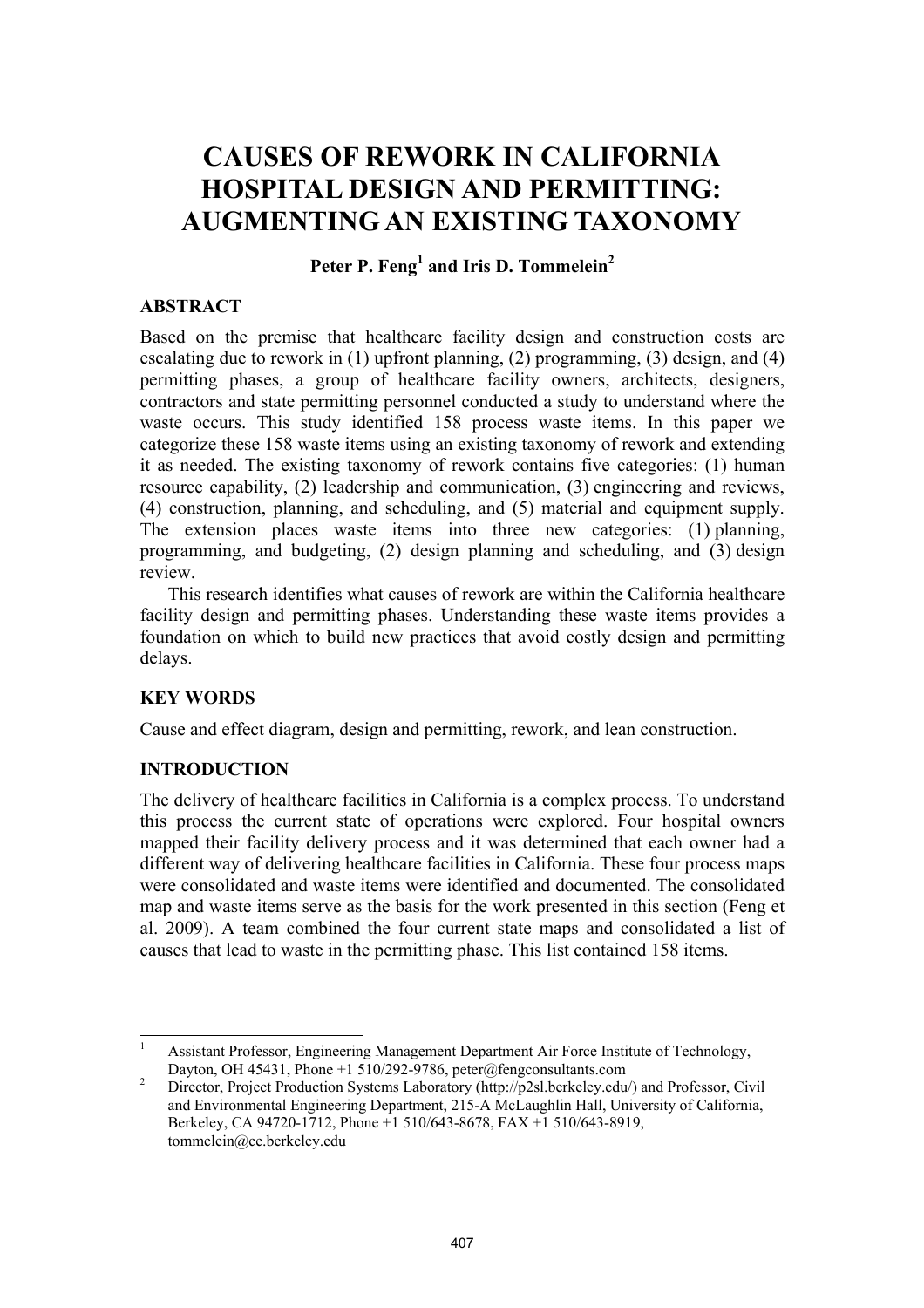#### **METHODOLOGY AND METHODS**

Qualitative research explored the causes of rework within the state of California healthcare facility design, permitting, and construction industry. A cause and effect diagram categorizes the causes of rework under Fayek et al. (2004) original five headings and three additional headings. Data was sampled from a series of workshops that developed current and future state maps. The identified waste items were screened for duplication and placed into a two-tiered categorization system.

# **DATA COLLECTION AND REWORK CLASSIFICATION**

Kauro Ishikawa (1982) developed the "fishbone" diagram or cause and effect diagram as a qualitative tool to present cause and effect relationships. In developing process improvements, quantitative tools (such as multiple regression, analysis of variance, and multi-variate charts) can be used to analyze cause and effect relationships. However, use of quantitative tools should be preceded by qualitative analysis to ensure existing knowledge is acquired and quantitative tools are focused in the right direction (Schippers 1999).

Rework has many sources in the construction industry. Figure 1 shows a cause and effect diagram documenting the causes of rework in a facility project. To the right of the dashed line, it shows five categories of rework: (1) human resource capability, (2) leadership and communication, (3) engineering and reviews, (4) construction planning and scheduling, and (5) material and equipment supply.

This taxonomy of rework (figure 1) shows two levels of categories, the first level represents the five main branch headings and the second level the horizontal arrows from each branch of the cause and effect diagram. Fayek et al. (2004) further described the secondary level by a third level of detail (not shown). Their extensive work in the causes of rework lacks causes tied to the design and permitting phases of a project.

Following are our interpretations of the five categories proposed by Fayek et al  $(2004)$ .

**A. Human Resource and Capability** focuses on the physical work that is conducted to complete the construction project. It also includes the direct supervision of the field work.

**B. Leadership and Communication** focuses on the project management team and subsequent communications amongst the team members. It also includes end user buy in, however, it does not include the programming and budgeting process that owners participate in.

**C. Engineering and Reviews** focuses on the process that occurs between design engineers and how scope changes cause rework. It does not include the interaction that the design engineers have with regulatory agencies.

**D. Construction Planning and Scheduling** focuses on the execution of field work where designs are implemented. It does not include rework that occurs within the design phase of the project.

**E. Material and Equipment Supply** focuses on the physical items that are utilized in the construction effort.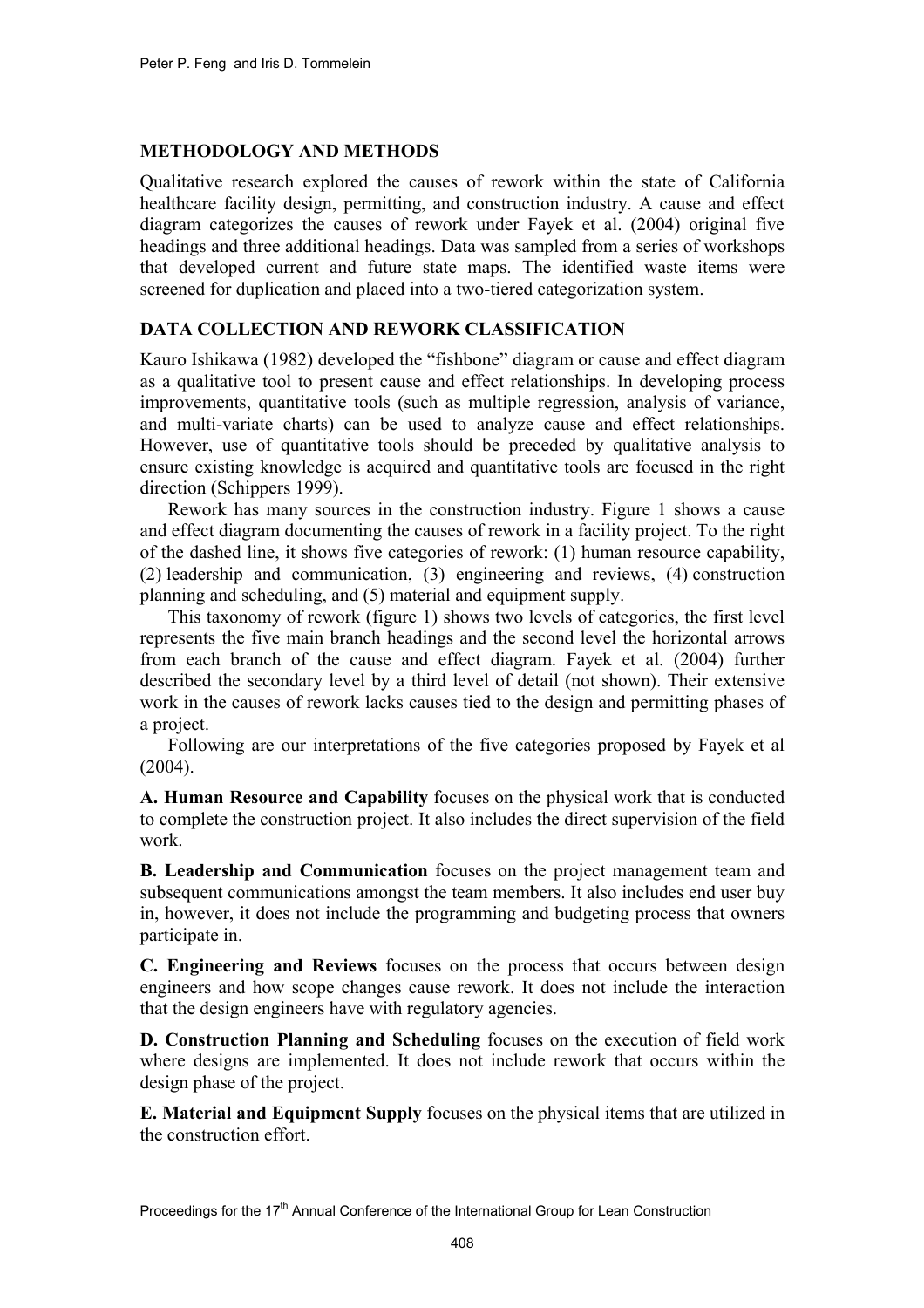

Figure 1: Rework Cause and Effect Diagram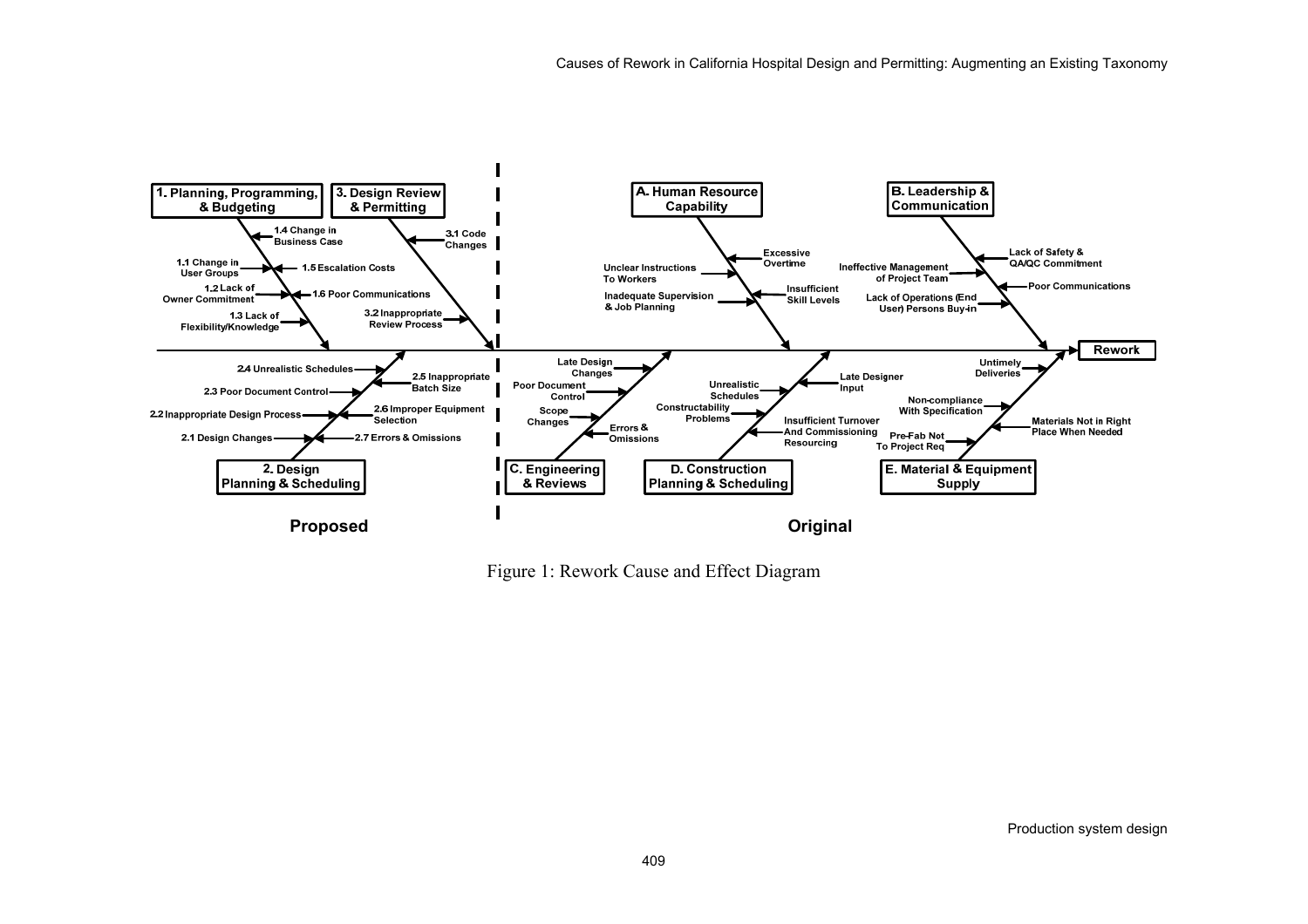# **CATEGORIZATION OF REWORK IN DELIVERY OF CALIFORNIA HEALTHCARE FACILITIES**

In this paper we propose adding three categories to the existing taxonomy as presented by Fayek et al (2004). In figure 1, our three proposed categories are to the left of the dashed line. The three added categories are located to the left of the original five because the design and permitting phases occur prior to construction.

**1. Planning, Programming, and Budgeting** (PP&B) focuses on upfront actions including plan validation, a process where major stakeholders verify project budgets, timelines, scope, design, and labor and material costs. This category captures the causes of rework as it pertains to the owner's involvement with the project. This category has six second-level categories.

1.1 *Change in User Groups* causes rework because the design team may have to change the facility layout and functions to accommodate new representatives of the staff. For example, a healthcare facility is trying to persuade a specific doctor to join their staff and promised to provide what he/she wants in a functional space. This leads to late changes in the design and multiple rework iterations because of the long lead time to delivery a facility while staffing occurs in a short lead time.

1.2 *Lack of Owner Commitment* causes rework because the design team does not have clear direction of what user requirements will be. For example, rework may occur because an owner will ask the design team to explore multiple options and then not commit to a specific design because the owner has not committed to a single vision of the facility.

1.3 *Lack of Flexibility and Knowledge* causes rework because the owner will not make concessions on different design options that could support a particular requirement. The design team then makes changes to the design to accommodate owner requirements. For example, an owner initially requests a specific type of medical equipment for a surgical room. The design team accommodates this piece of equipment into the contract drawings. Then, as the facility is in construction, the owner requires a new type of medical equipment and is not flexible in using the original piece of equipment. This issue results in the cycle of technological innovation versus the time it takes to deliver a facility. As the project is being designed and constructed, new medical technology gets developed. Therefore, owners, wanting to provide state-of-the-art medical care will want to decide relatively late in the project to obtain the latest technology, however, this new equipment may require different design requirements resulting in rework. This situation is not unique to healthcare facility construction; Gil et al. (2004) researched this phenomenon in the semiconductor industry. He advocates a judicious postponement of design commitments to reduce waste and increase the reliability of the development process. Design teams can adopt

a wider range of initial design criteria, that accommodates potential technological innovation to prevent downstream rework. However, if not managed properly, an increase in construction rework is likely.

1.4 *Change in Business Case* occurs when an owner revises the business plan which changes the services that the healthcare facility will provide, in response to market forces. For example an owner may change areas to support an additional surgical ward because a nearby hospital closes.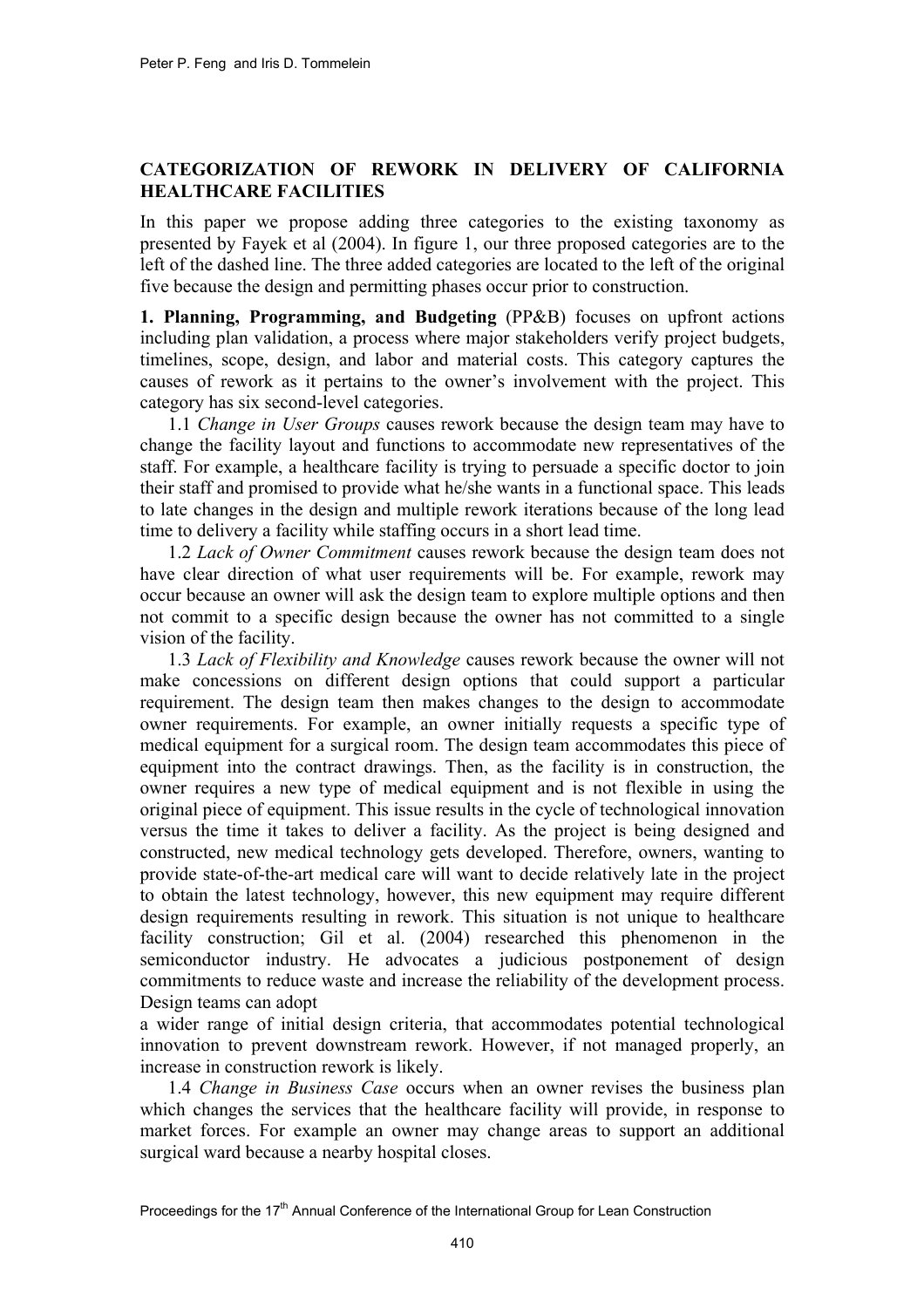1.5 *Escalation Costs* cause rework. For example, when an owner does not adequately plan for cost escalation, as the project progresses, changes to design have to occur because the current budget cannot support the future facility and the revised business plan.

1.6 *Poor Communication* causes rework. For example, when the needs of the owner are not conveyed to the design team, the design team then has to make assumptions in order to proceed, likely resulting in rework later when owner needs are revealed.

**2. Design Planning and Scheduling** (DP&S) focuses on the design team and how they process information to complete the facility design. This category captures the rework associated with the design team, and any additional players such as contractors and specialty contractors. This category has seven subcategories.

2.1 *Design Changes* cause rework because the discipline engineers have to rework their designs to accommodate them. These design changes do not include owner driven changes which are a focus of another category.

2.2 An *Inappropriate Design Process* causes rework when information is not properly obtained by discipline engineers. For example, in mechanical design, there is pressure to submit design drawings before they are completed for two reasons (1) to obtain regulatory agency approval and (2) to allow the sheetrock contractor to provide an estimate for their work. Regulatory agency approval is required before a construction permit is granted. Delays in obtaining this permit ultimately delays project completion. The sheetrock estimate is provided to the general contractor and owner to determine the project budget. Then, as the mechanical design is finalized, the completed design can differ from what was shown in previous design iterations which in turn will require another regulatory agency review and rework of the sheetrock estimate.

2.3 *Poor Document Control* causes rework because discipline engineers are not working off the latest set of design assumptions and criteria. For example, in foundation design, a geotechnical report can provide many seismic loading scenarios. Rework occurs when the structural engineer does not have the latest loading scenarios to design the foundation.

2.4 *Unrealistic Schedule* is likely to occur when the design team and other project members do not complete a well thought-out reverse phase schedule. A reverse phase schedule works backward from required intermediate and schedule completion dates. All project members participate in understanding how long each of their design and construction requirements will take. This information is then posted for all to see and information handoffs are clarified and agreed upon. A final schedule is then developed by all project members. A poorly planned reverse phase schedule results in poorly defined handoffs of information between design engineers; which causes rework.

2.5 *Inappropriate Batch Size* refers to the number of drawings that are transferred between discipline engineers or a regulatory agency. For example, a regulatory agency will review any and all drawings that are submitted, so if the design team submits a large batch of drawings that have incomplete information, they may receive comments that require extensive rework. Therefore, if the designers have a smaller set of drawings that are more accurate and complete, only those drawings should be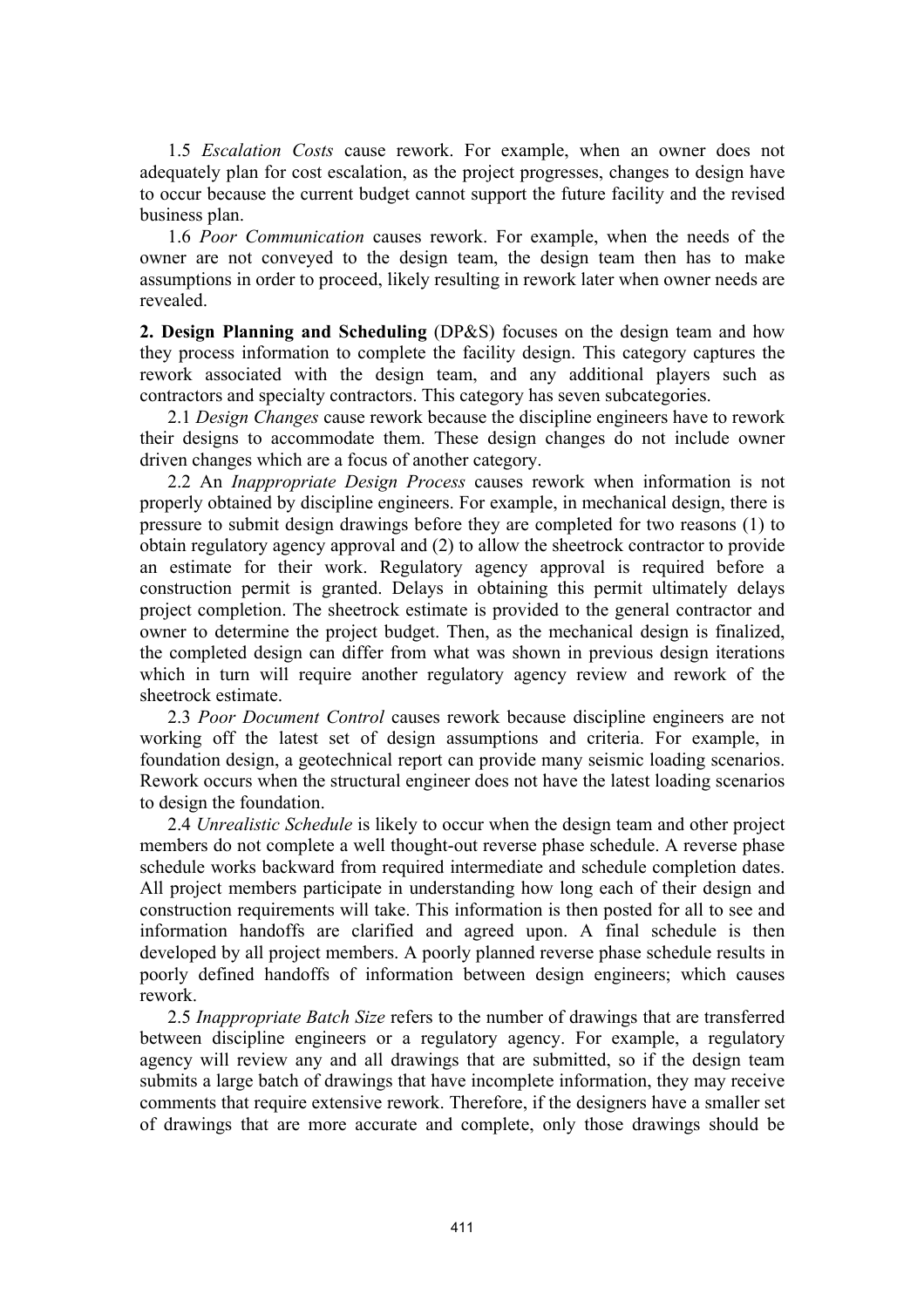submitted for agency review, rather than, submitting a large number of drawings that contain errors or lack of information.

2.6 *Improper Equipment Selection* is a cause of rework because medical equipment may require specific design requirements. For example, if the design team or owner selects improper equipment that does not meet user requirements, the discipline engineers will have to rework the design to accommodate the correct type of equipment.

2.7 *Errors and Omissions* cause a cascade of errors in the design leading to rework. For example, an incorrect column size is placed in the design. This error is used to calculate the required eight-foot corridor width in a healthcare facility. Later on in the design, it is discovered that a larger column size will be required resulting in less clearance in a healthcare facility corridor. Since healthcare facility corridors must be at least eight feet wide with no exceptions, if the requirement cannot be met due to the larger column size, then the entire floor space may have to be redesigned.

**3. Design Review** focuses on rework that occurs within a regulatory agency. This category has two subcategories.

3.1 *Code Changes* cause rework in many situations. Design code changes frequently as new testing and techniques are discovered to provide better quality facilities. For example, a code change may force a structural design change when a new geotechnical analysis is developed that is technologically advanced to calculate seismic loadings. The national geotechnical code requires a geotechnical report for a healthcare facility use the latest analysis techniques. However, the state review code will not adopt the new geotechnical analysis until 2012. This situation causes confusion which leads to the design team not knowing which code to use and ultimately having to conduct rework to analyze the structure using the correct code requirements.

3.2 An *Inappropriate Review Process* causes rework. For example, the fire, life, and safety reviewer requires the design team to provide explicit information on the door hardware, when designers are not yet ready to provide it. If the design team provides that information to accommodate the plan reviewer and the door hardware has to be changed, rework for the design team and the plan reviewer will occur.

#### **ANALYSIS AND RESULTS**

We categorized the 158 waste items and developed figure 2 to show the relative contributions of each of the rework categories. For example, planning, programming, and budgeting resulted in 28% (42 items) of the 158 waste items.

Figure 2 shows six categories, three from the original taxonomy framework and the three extension categories. The two original categories of (1) human resource capability and (2) engineering and reviews were not necessary in categorizing the causes of rework in California healthcare facility design and permitting because no occurrences met those category descriptions. The three original taxonomy categories used in this research are (1) construction, planning, and scheduling  $\leq 1\%$ , (2) material and equipment supply 3%, and (3) leadership and communication 1%.

Figure 2 shows the largest contributors of rework in the design and permitting phase of a project are (1) *Design Planning and Scheduling* 51%, (2) *Planning, Programming, and Budgeting* 28%, and (3) *Design Review* 17%.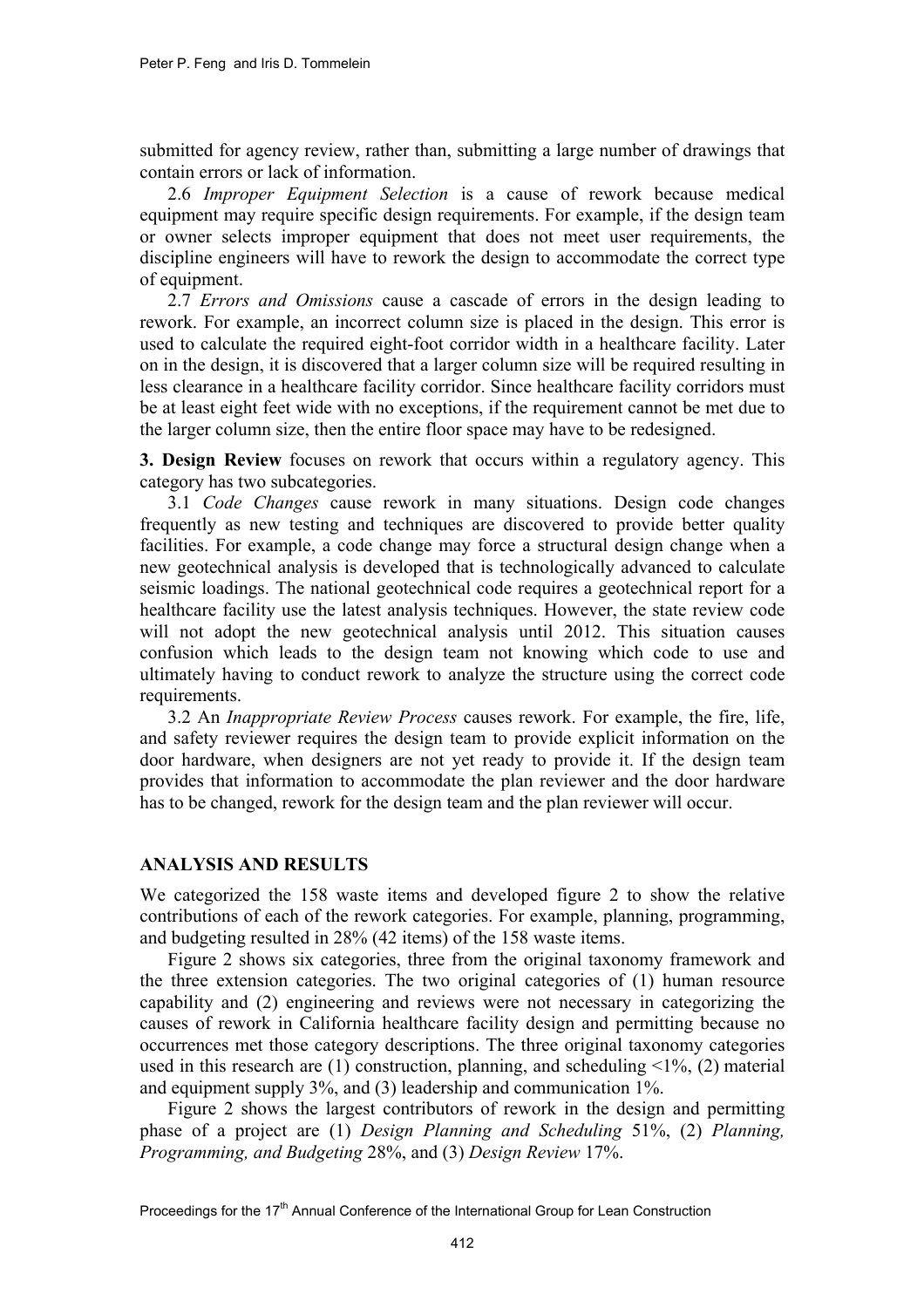

Figure 2: Relative Contribution of Rework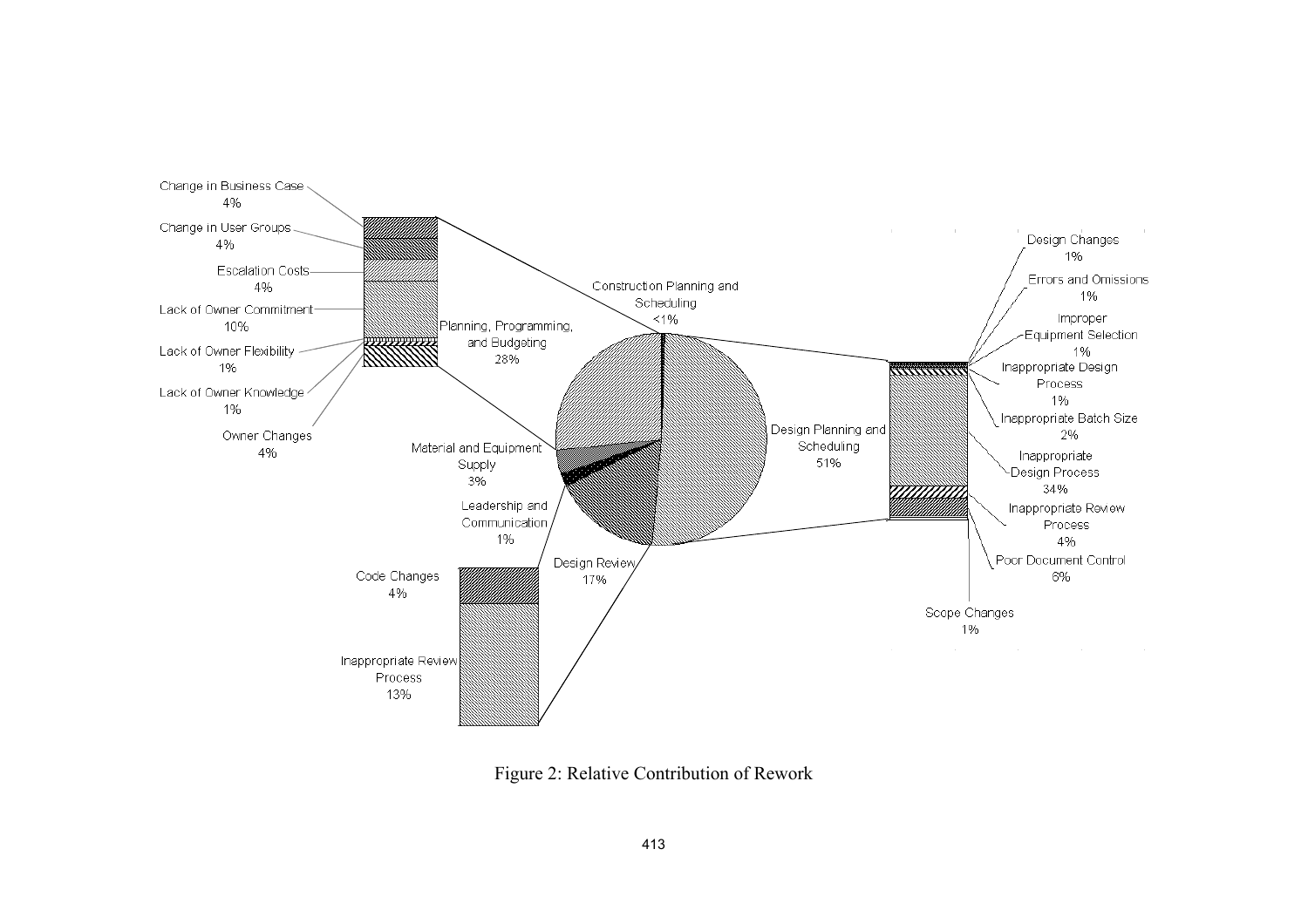This figure reinforces industry comments in regards to rework, "we do it to ourselves," because much of the rework is in the control of the design team. Controlling the *Planning, Programming, and Budgeting* aspects of facility construction are directly attributable to facility owners, yet there is always a need or want to allow for flexible programs. We do not propose that business case programs be inflexible, in fact, we support flexible programs that will ensure state of the art healthcare services, nevertheless, owners must understand there can be a price for program flexibility such as increases in rework, project cost, and project delay. However, the impact of program flexibility may be reduced if proper set-based design techniques or delayed commitments strategies are applied. *Design Planning and Scheduling* is responsible for 51% of the causes of rework. The design process contains many areas where waste can be eliminated.

*Design Review* makes up 17% of the rework causes. An effort by a state regulatory agency to improve the review process that will remove causes of rework from all three proposed categories is currently underway. However, improving *Design Planning and Scheduling* may have the greatest effect in reducing rework in the process of permitting healthcare facilities. Improving can occur if owners take the time to properly plan, program, and budget for their facilities, (which will reduce the time to permit).

# **RELATIVE CONTRIBUTION ANALYSIS**

The relative contribution analysis mirrors the process, analysis and results conducted by Fayek et al. (2004). The analysis is based on the contribution of each rework cause to the overall number of rework occurrences (158). The sum of all rework percentages is equal to 100%. Figure 2 shows the percentages of the second level causes that contribute to the first level cause of rework. For example in figure 2, *Planning, Programming, and Budgeting* (PPB) contributes 28% to the total rework causes. We attributed 10% of the 28%, to *Lack of Owner Commitment*, 4% to *Owner Changes*, 4% to *Change in Business Case*, and 4% to *Change in User Groups*. A *Lack of Owner Commitment* occurs when the design team is waiting for owner decisions and approvals. Healthcare facility owners want to provide the best, most appropriate healthcare facility and may require additional effort in making final design decisions; however, this delay can impact project design. For example, conflicts between multiple owners on space use decisions can cause rework. This conflict may arise, for example, from an unresolved business program, poor project definition, and lack of commitment to facility scope.

*Design Review* resulted in 17% of the rework causes, 13% is due to *Inappropriate Review Processes,* and 4% to *Code Changes*. Some examples of *Inappropriate Review Processes* are incomplete reviews, inappropriate coordination of review, lack of documentation and agreements on code interpretation, and reviewer preference of solutions. An inappropriate review process also includes lack of consistency in review staff, interpretation of code by field staff, and gaps between reviews (loss of knowledge or familiarity).

*Design Planning and Scheduling* resulted in the majority of rework causes at 51%. Of this 51%, 34% is due to *Inappropriate Design Processes*, 6% to *Poor Document Control* and 4% to *Inappropriate Review Processes* of drawings prior to regulatory agency submission.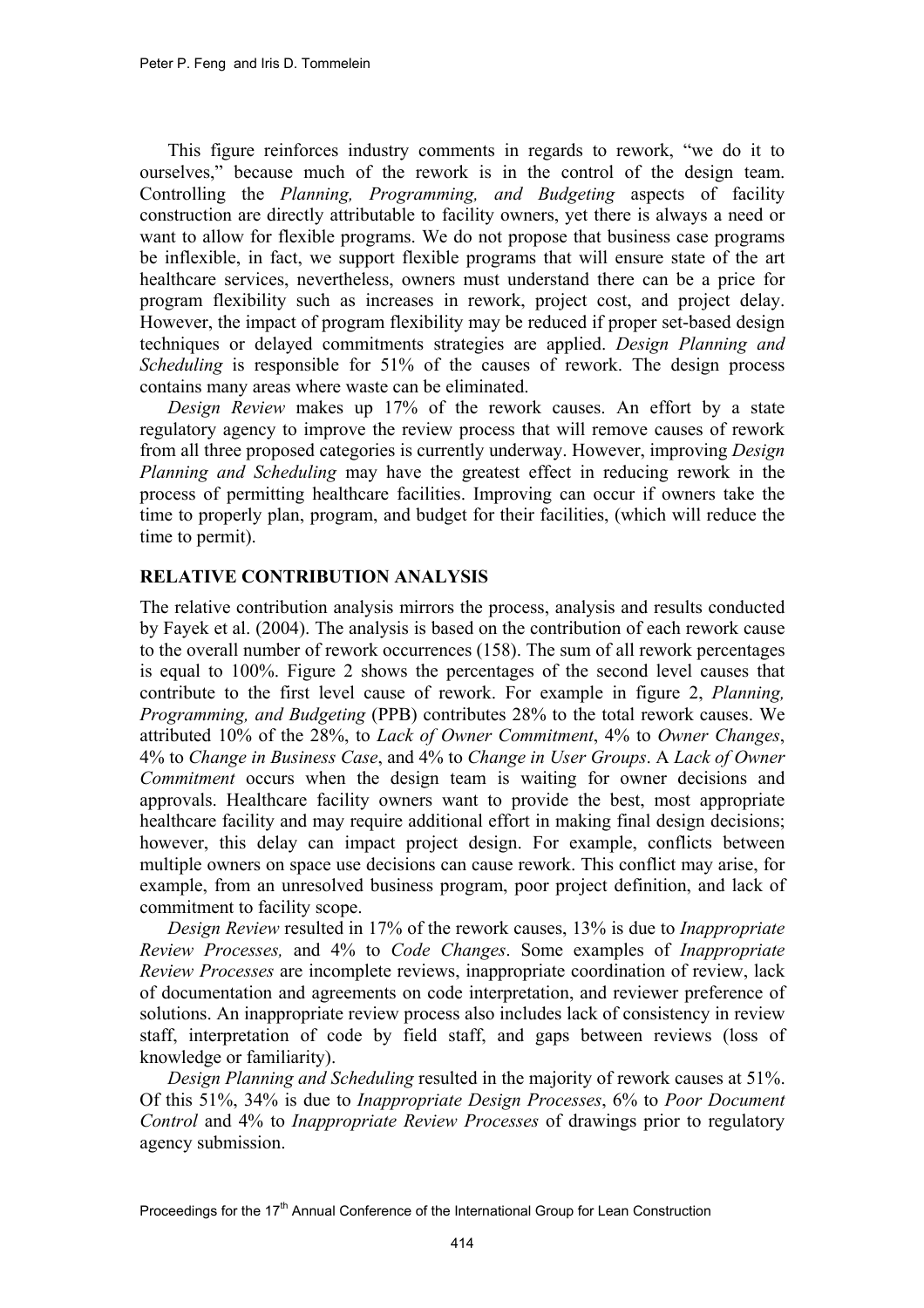An *Inappropriate Design Process* includes incomplete designs, e.g., where drawings are not complete due to a lack of coordination between design team members. It also includes exploring design options outside of project scope and failing to identify alternative methods of compliance. An alternative method of compliance is where the design team feels they can meet a code requirement using a different method from a prescribed standard design solution, however, the approval process for an alternative method of compliance can take up to one year. In California, depending on the situation, an alternative method of compliance can require additional regulatory agencies to review the proposed design solution for code adequacy. These additional regulatory reviews add time to the design and permitting process. However, during this regulatory review time, the design team continues to design the facility. If the alternative method of compliance is determined inadequate, the design team must find another design solution. Therefore, failing to identify alternative methods of compliance early in the design and permitting process is a major cause of rework. Other causes falling under an *Inappropriate Design Process* are improper timing of equipment selections, undefined information needed by team members, and incorrect drawings provided for a desired purpose.

#### **SUMMARY**

Process waste items identified from the design and permitting process for healthcare facilities in California were categorized using an existing rework taxonomy. The existing taxonomy lacked categories to capture causes of rework in the design and permitting phase. This paper proposed three additional categories (1) *Planning, Programming, and Budgeting*, (2) *Design Planning and Scheduling*, and (3) *Design Review and Permitting*. Industry practitioners can use this research to better understand where rework is caused in the design and permitting of healthcare facility projects. Improved management techniques can be developed using this research to involve regulatory agencies earlier in design to avoid the embedding of errors in design, which in turn reduces rework and permitting time.

### **ACKNOWLEDGMENTS**

This work was funded in part by industry contributions made in support of the Project Production Systems Laboratory at U.C. Berkeley. All support is gratefully appreciated.

#### **REFERENCES**

- Fayek, A., Dissanayake, M., and Campero, O. (2004). "Developing a standard methodology for measuring and classifying construction field rework." Canadian Journal of Civil Engineering, 31(6), 1077-1089.
- Feng, P. P., Tommelein, I. D., and Ballard, G. (2009). "California Healthcare Facilities Project Technical Report."
- Gil, N., Tommelein, I.D., and Ballard, G. (2004). "Theoretical comparison of alternative delivery systems for projects in unpredictable environments." Construction Management and Economics, 22(5), 495.
- Ishikawa, K. (1982). Guide to quality control. Asian Productivity Organization ; Available in North America, the United Kingdom and Western Europe exclusively from Unipub, Tokyo; New York.